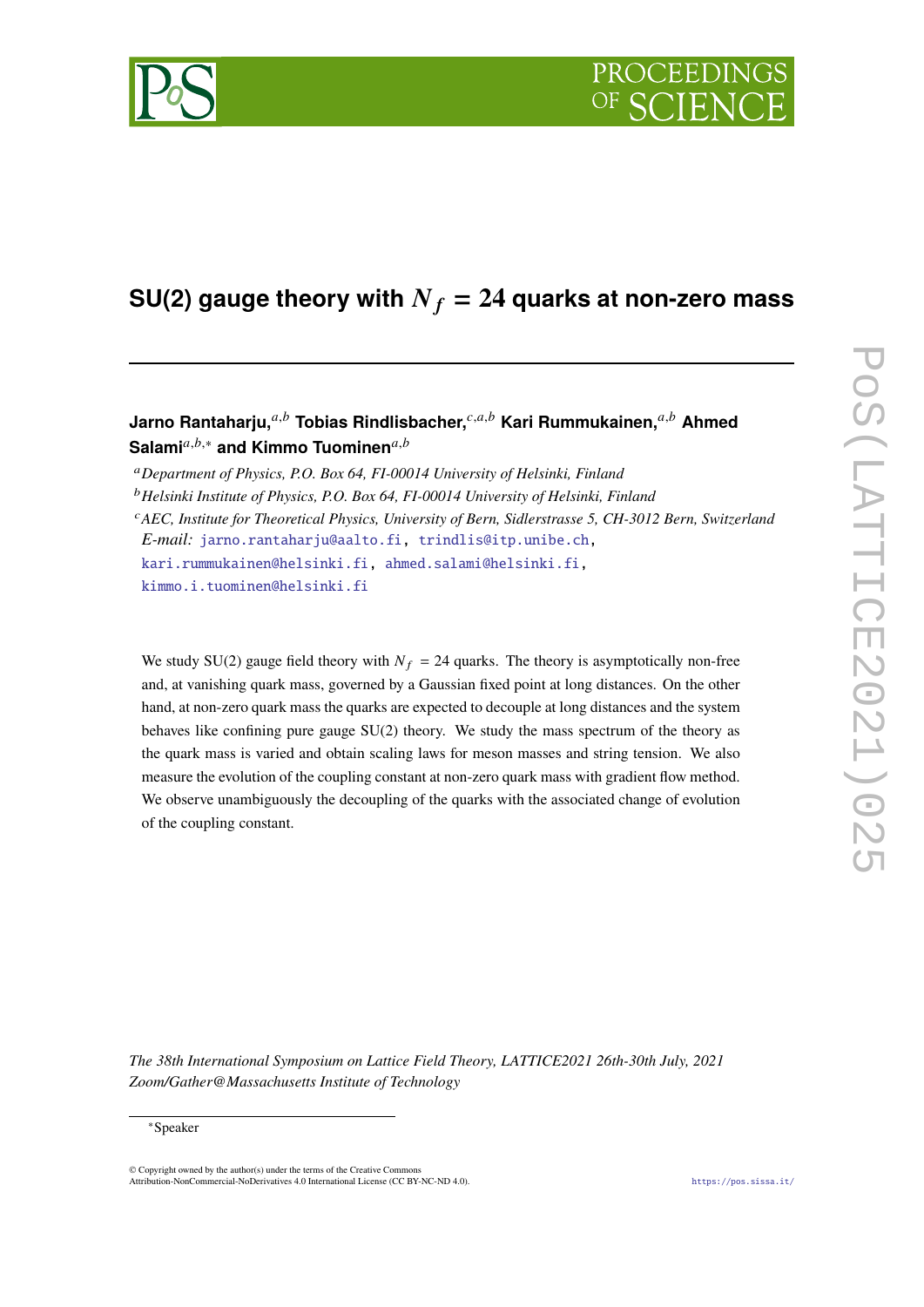#### **1. Introduction**

The behaviour of  $SU(N)$  gauge field theories as the energy scale is varied is largely dictated by their matter content. Due to their applications in beyond Standard Model scenarios, asymptotically free theories with an infrared fixed point [\[1–](#page-6-0)[4\]](#page-6-1) have recently attracted attention. On the lattice the properties of this type of theories have been studied for SU(2) gauge theory with matter fields in the fundamental  $[5-9]$  $[5-9]$  or adjoint  $[10-18]$  $[10-18]$  representation.

Much less is known about theories which are not asymptotically free. In this case the coupling constant does not vanish at high energy, but typically diverges at a Landau pole. For  $SU(N)$  gauge theory with fundamental representation Dirac fermions this happens when the number of fermions  $N_f$  is larger than 11 $N/2$ . While these theories are not directly relevant for the Standard Model, they pose a challenge for our understanding of the gauge field dynamics and the applicability of lattice computation methods.

In this work we study SU(2) gauge field theory with  $N_f = 24$  massive quarks. In an earlier work we studied the evolution of the coupling at vanishing quark mass [\[19\]](#page-7-2), with results which agreed with expectations: the coupling vanished at long distances (Gaussian IRFP), and the short distance behaviour was compatible with the Landau pole. However, a non-vanishing quark mass introduces an additional scale to the system: while the UV properties remain to a large extent unaffected, the IR physics changes dramatically: quarks are expected to decouple at energy scales less than the quark mass, and the behaviour of the theory approaches that of the confining pure gauge  $SU(2)$  theory. The coupling now grows in the infrared instead of vanishing. This behaviour will have implications for the particle spectrum of the theory as the quark mass is varied.

Here we report on a study of the excitation spectrum of the theory as functions of the quark mass, and the evolution of the coupling constant at non-vanishing quark mass. We derive a scaling law, relating the hadron and glueball masses, as well as the string tension, to the quark mass, and obtain unambiguous evidence of the decoupling of the quarks and the reversal of the coupling constant evolution. These results have been reported in refs. [\[20,](#page-7-3) [21\]](#page-7-4).

## <span id="page-1-0"></span>**2. Lattice formulation**

We use Wilson-clover lattice action with hypercubically truncated stout smearing (HEX smear-ing) [\[22\]](#page-7-5). The Sheikholeslami-Wohlert clover coefficient is  $c_{SW} = 1$ , as is often used for HEX smeared fermions [\[17\]](#page-7-6). Simulations are carried out using a hybrid Monte Carlo (HMC) algorithm with leapfrog integrator and chronological initial values for the fermion matrix inversion [\[23\]](#page-7-7). The HMC trajectories have unit-length and the number of leapfrog steps is tuned to yield acceptance rates above 80%.

The bare lattice gauge coupling is parametrized with  $\beta_L = 4/g_{0,lat}^2$ , and we use values  $\beta_L \in$  $\{0.25, 0.001, -0.25\}$ . Because Wilson fermions induce a positive shift in effective  $\beta_L$  [\[24,](#page-7-8) [25\]](#page-7-9), very small and even negative values of  $\beta_L$  are needed to compensate for this effect with large number of fermions. Lattice sizes are  $V = N_s^3 \times N_t$ , where  $N_s$  and  $N_t$  refer to the number of lattice sites in spatial and temporal direction. These cover values  $N_t \in \{32, 40, 48\}$  and  $N_s \in \{N_t/2, 3N_t/4, N_t\}$ . The physical quark mass  $m_q$  is measured using the lattice PCAC relation [\[26\]](#page-8-0).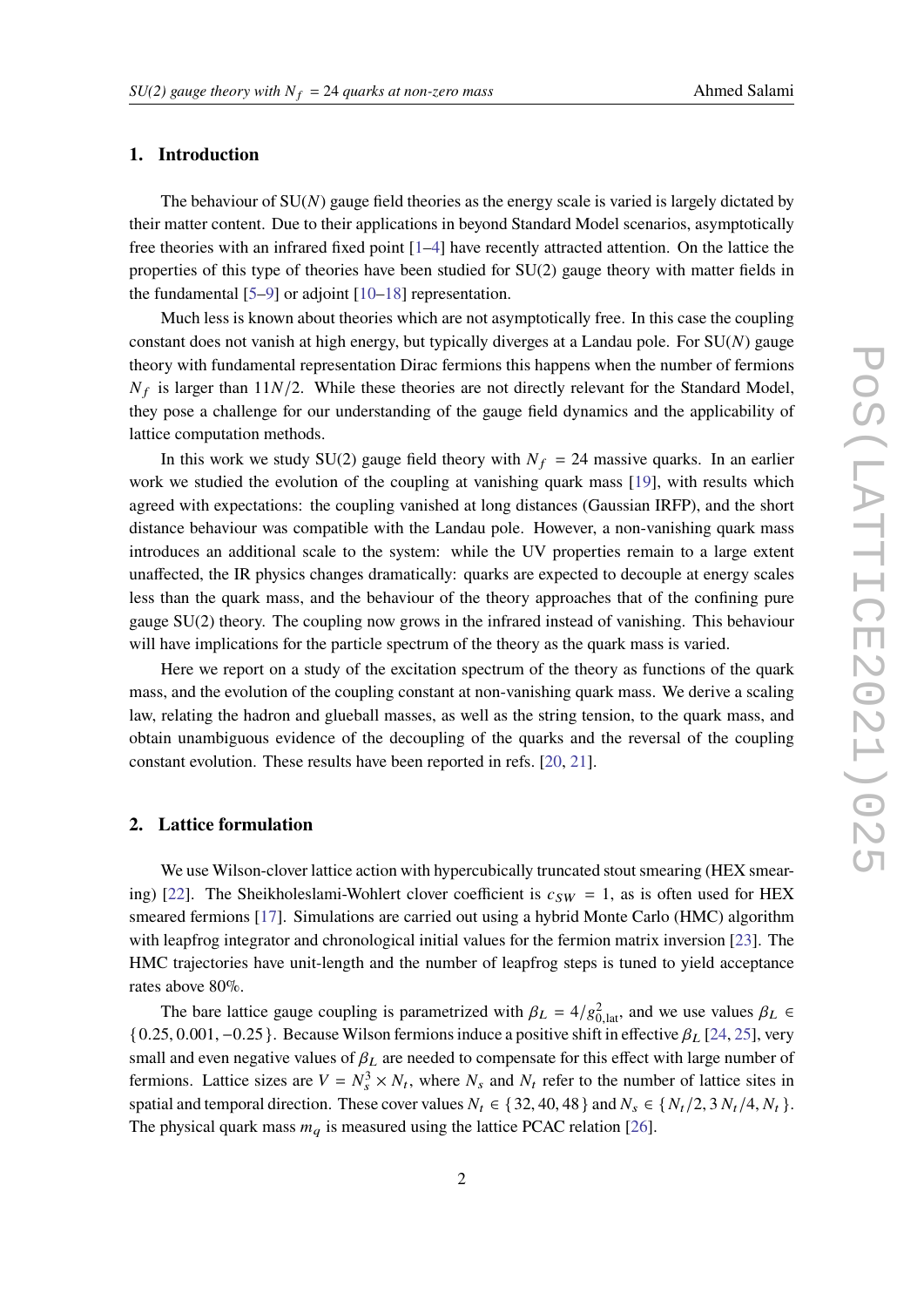The lattice gauge coupling is defined using the gradient flow with the "continuous  $\beta$ -function" approach [\[27\]](#page-8-1), where the gradient flow of the gauge action determines the scale where the coupling is evaluated. This is in contrast with the standard step scaling, where the scale is set by the lattice size [\[28\]](#page-8-2). On a lattice of size  $L^4$  the coupling is defined as a function of the flow length scale  $\lambda_L = \sqrt{8 \tau}$ , where  $\tau$  is the flow time, by [\[29\]](#page-8-3):

<span id="page-2-0"></span>
$$
g_{GF}^{2}(\lambda_{L}, L) = \frac{2 \pi^{2} \lambda_{L}^{4} \langle E(\lambda_{L}) \rangle}{3 (N^{2} - 1)(1 + \delta(\lambda_{L}/L))}.
$$
 (1)

Here  $\langle E(\lambda_L) \rangle$  is the expectation value of the (clover) energy of the gradient flow evolved gauge field at flow scale  $\lambda_L$ , and  $\delta(c)$  is a finite volume correction. The flow is governed by the Lüscher-Weisz action [\[30\]](#page-8-4). The normalization in Eq. [\(1\)](#page-2-0) is such that  $g_{GF}^2$  matches the  $\overline{\text{MS}}$  running coupling at one-loop level. In commonly used renormalization schemes the first two loops are universal (including the gradient flow scheme on a lattice with Dirichlet boundary conditions [\[31\]](#page-8-5)). However, on a periodic lattice gauge field zero modes render the two-loop term non-universal [\[29\]](#page-8-3).

#### **3. Mass spectrum**

We can estimate the expected behaviour of the hadron and confinement scales as the quark mass  $m_a$  vanishes by considering the solution of the 1-loop  $\beta$ -function:

$$
g^{2}(\mu, N_{f}) = \frac{1}{2\beta_{0}^{(N_{f})}\log(\mu/\Lambda)}.
$$
 (2)

Let us take  $N_f = 24$ . Now  $\Lambda = \Lambda_{UV}$  approximates the UV Landau pole,  $\mu < \Lambda_{UV}$  and  $\beta_0^{(24)}$  $\frac{1}{0}$ <sup>(24)</sup>  $\approx$  $-0.0549$ . Thus, when the energy scale  $\mu \rightarrow 0$  the coupling constant  $g^2$  vanishes, and the system is free in the infrared.

If the quarks are massive the situation changes: when  $\mu \ll m_q$ , the quarks decouple and the system effectively becomes confining pure gauge SU(2) theory. The string tension is non-vanishing, and the mass spectrum includes glueballs, quark-antiquark mesons and two-quark baryons.

The energy scale of the confinement of SU(2) gauge theory sets the mass scale of glueballs and string tension. We can estimate the confinement scale with the 1-loop running of the coupling in  $N_f = 24$  and  $N_f = 0$  theories, and setting the couplings equal at  $\mu = m_q$ :

$$
g^{2}(\mu = m_{q}, N_{f} = 24) = g^{2}(\mu = m_{q}, N_{f} = 0).
$$
 (3)

Let us call the Λ-parameter of the  $N_f = 0$  theory  $\Lambda_{IR}$ . It is analogous to " $\Lambda_{QCD}$ " of the pure gauge theory and is a proxy for the confinement energy scale. Solving for  $\Lambda_{IR}$  in terms of the quark mass and the UV scale  $\Lambda_{UV}$  we obtain

<span id="page-2-1"></span>
$$
\frac{\Lambda_{\rm IR}}{\Lambda_{\rm UV}} = \left(\frac{m_q}{\Lambda_{\rm UV}}\right)^{1-\beta_0^{(24)}/\beta_0^{(0)}} \approx \left(\frac{m_q}{\Lambda_{\rm UV}}\right)^{2.18}.\tag{4}
$$

Thus, the confinement scale, and hence the glueball masses and the square root of the string tension, are proportional to  $m_a^{2.18}$  at small quark masses. While the approximation [\(4\)](#page-2-1) is based on 1-loop running and an abrupt mass threshold, it becomes exact in the limit  $m_q/\Lambda_{UV} \rightarrow 0$  because the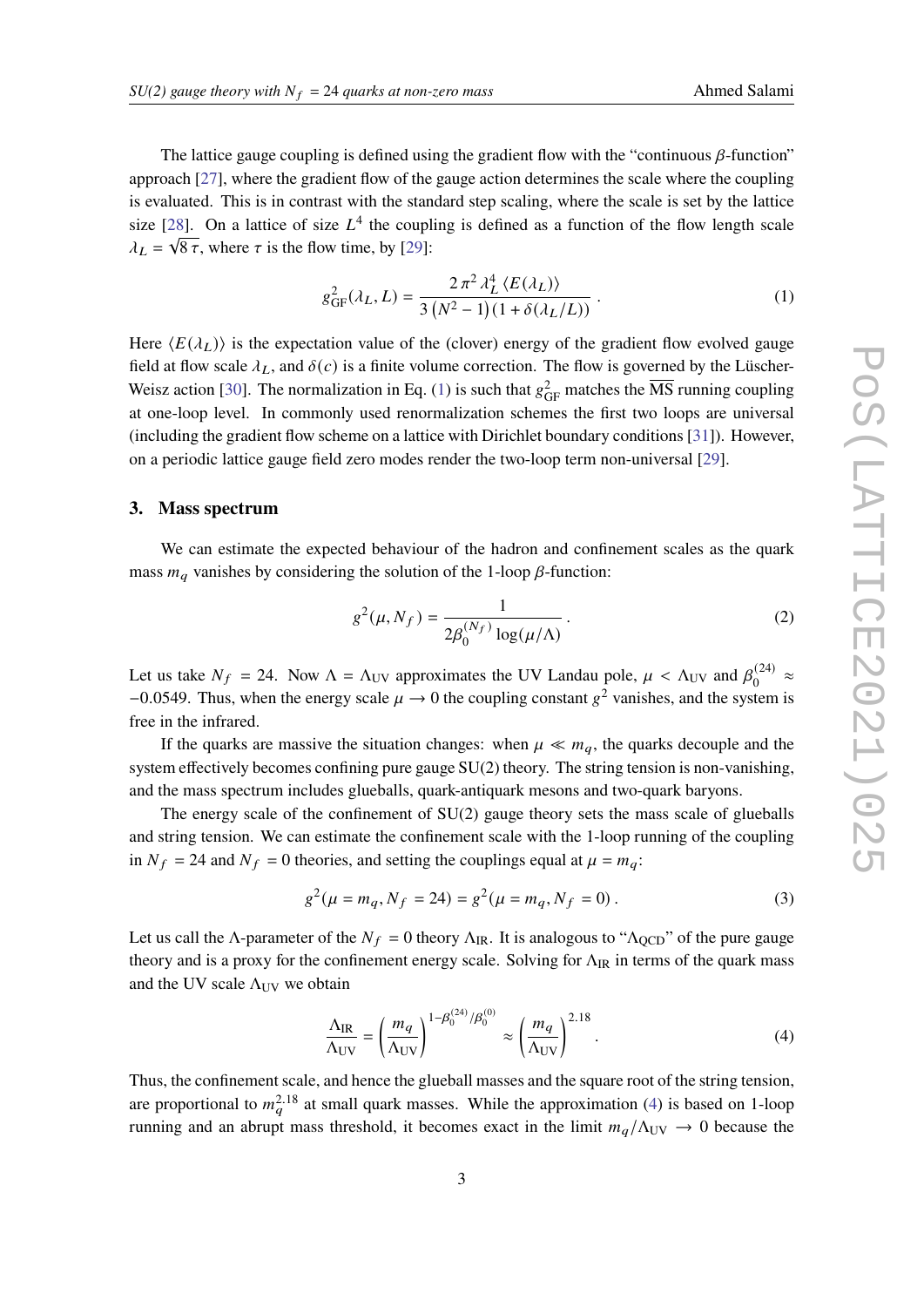<span id="page-3-1"></span>

**Figure 1:** *Left:* The expected hadron mass scale  $2m_q$  and the approximations of the confinement scale, Eq. [\(4\)](#page-2-1) and evolution of Eq. [\(5\)](#page-3-0). *Right:* The pseudoscalar mass  $m_{\pi}$  and the square root of string tension  $\sigma^{1/2}$ as functions of  $m_q$ . The data is measured from lattices of size  $48^4$ .

coupling near  $\mu = m_q$  will be small, and the small coupling region dominates the evolution of the scale.

On the other hand, because  $m_q/\Lambda_{\text{IR}}$  grows as  $m_q$  decreases, the 2-quark hadrons are effectively "heavy quark" systems with masses  $m_{\text{Hadron}} \approx 2m_q$ .

A more accurate estimation of the confinement scale can be obtained with the massive  $\beta$ - and  $\gamma$  -functions:

<span id="page-3-0"></span>
$$
\frac{dg^2}{d\log(\lambda)} = -\beta(g^2, \lambda m) , \qquad \frac{d\log(m)}{d\log(\lambda)} = \gamma(g^2, \lambda m) .
$$
 (5)

Here  $\lambda$  is the length scale where coupling and mass are evaluated. We use the background field momentum subtraction (BF-MOM) scheme at 2 loops [\[32,](#page-8-6) [33\]](#page-8-7), and evolve the equations by setting  $m_q$  at the initial scale  $\lambda = 1/(2m_{q,0})$  and evolve the equations to UV and IR. The resulting  $\Lambda_{IR}/\Lambda_{UV}$  is shown in Fig. [1](#page-3-1) as a function of  $m_{a,0}/\Lambda_{UV}$ . We observe that this result agrees with the approximation [\(4\)](#page-2-1) at small  $m_q$ , but deviates from it substantially at larger  $m_q$  when the mass threshold effects and higher order corrections affect the result significantly.

In Fig. [2](#page-4-0) we show the masses of pseudoscalar  $(\pi)$  and vector ( $\rho$ ) meson, measured from different volumes and using three different bare inverse lattice couplings  $\beta_L$ . The hadron masses are very close to the  $2m_q$ -line at all  $\beta_L$  and  $\pi$  and  $\rho$  are in practice degenerate. There is a clear finite volume effect at small  $m_q$ , but the behaviour of the data makes it very plausible that the  $m_{\text{Hadron}} \approx 2m_q$ behaviour remains valid in the limit  $m_q \to 0$  in infinite volume.

In order to characterise the confinement scale, we attempted to measure the string tension and scalar and tensor glueball masses with standard methods. However, the confinement scale turns out to be very small, and we could not obtain meaningful results for the glueball masses and only an upper limit for the string tension  $\sigma$  (for details, see ref. [\[17\]](#page-7-6)). On the right panel of Fig. [1](#page-3-1) we show the measurements of  $a m_{\pi}$  and  $a \sqrt{\sigma}$ , and compare with the expected scaling on the left panel. The meson masses obey the scaling well, and the string tension is also It should be noted that on the left the quark masses are up to order  $\Lambda_{UV}$ , the Landau pole. This domain cannot be reached in lattice simulations, and thus the lattice data corresponds to the left hand corner of the scaling plot. We have arbitrarily related  $a\Lambda_{\text{UV}} = 24$  here.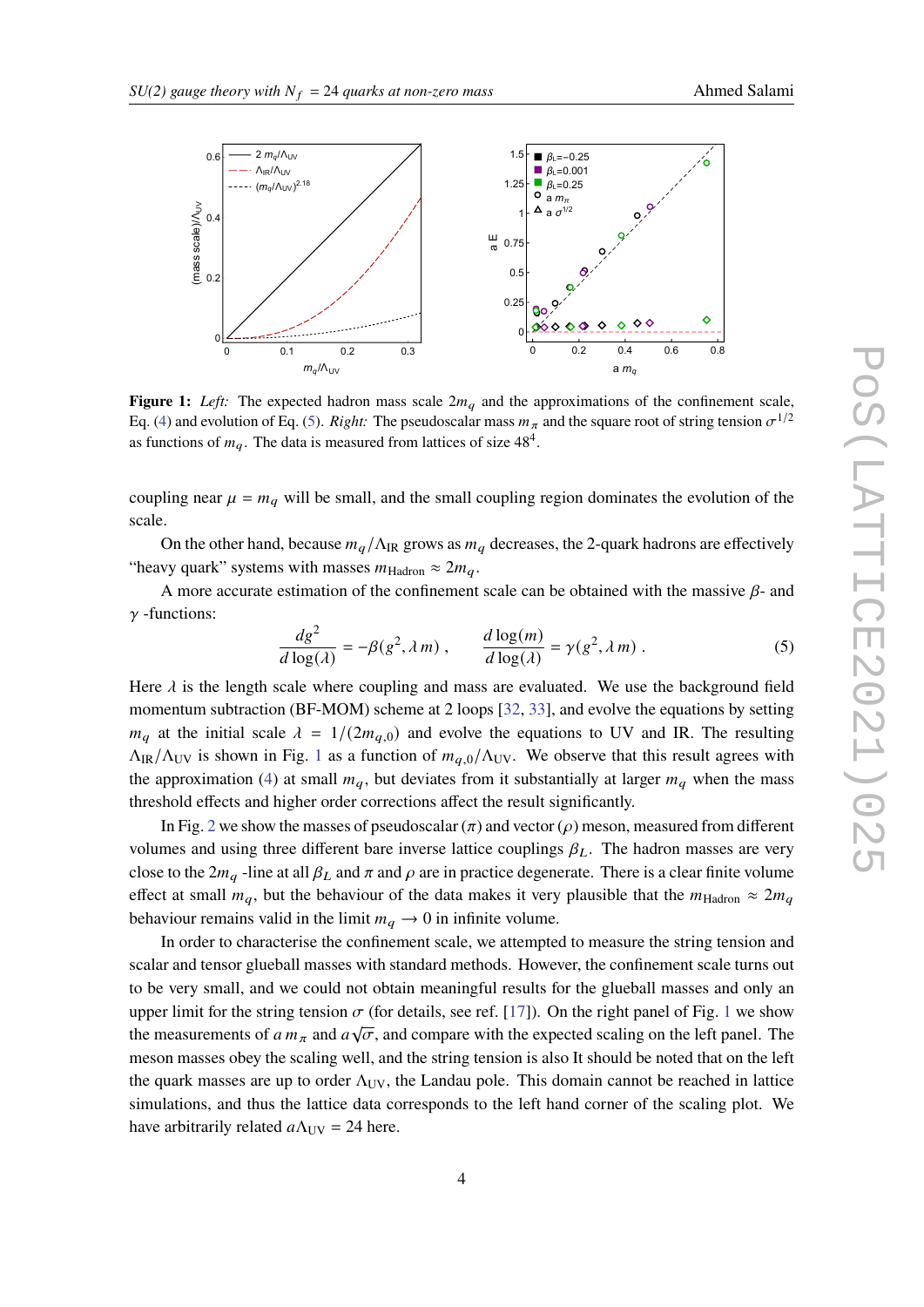<span id="page-4-0"></span>

**Figure 2:** The pseudoscalar meson mass  $m_{\pi}$  (left) and the vector meson mass  $m_{\rho}$  (right) as functions of the quark mass  $m_q$  for  $\beta_L = -0.25, 0.001, 0.25$ . The colours (black,purple,green) are used to distinguish between different values of  $\beta$  and symbols (circle,triangle,diamond) are used to distinguish the different system sizes.

<span id="page-4-1"></span>

**Figure 3:** Left: The 2-loop perturbative evolution of the couplings  $g^2$  as functions of the length scale  $\lambda$ , obtained by integrating Eqs. [\(5\)](#page-3-0) with varying initial value at  $2m_0\lambda = 1$ . To illustrate the asymptotic behaviour, pure gauge ( $N_f = 0$ ) and massless  $N_f = 24$  evolution have been matched with the massive evolution. The small circles denote points where the coupling evolves when scale is changed by an order of magnitude. *Right:* The gradient flow data (black, blue and red error bands) as functions of  $2 m_q \lambda_L r_s$ , where  $m_q$  is the PCAC quark mass and  $r_s = 1/3$ , superimposed on the perturbative curves.

# **4. Running coupling**

We obtain the 2-loop perturbative evolution of the coupling with the renormalization group equations [\(5\)](#page-3-0). The initial conditions are set by giving a set of values for  $g^2(\lambda = 1/(2m_0))$ . The resulting curves are shown in Fig. [3.](#page-4-1) It is evident that the coupling grows both at IR and UV ends, and that it asymptotically matches the pure gauge (IR) and massless  $N_f = 24$  (UV) behaviour.

The coupling is measured with the "continuous  $\beta$ -function" gradient flow method as described in section [2.](#page-1-0) The gradient flow coupling measurement is done with lattices of size  $V = L<sup>4</sup>$ ,  $L = 48a$ , with smaller volumes used for finite size analysis.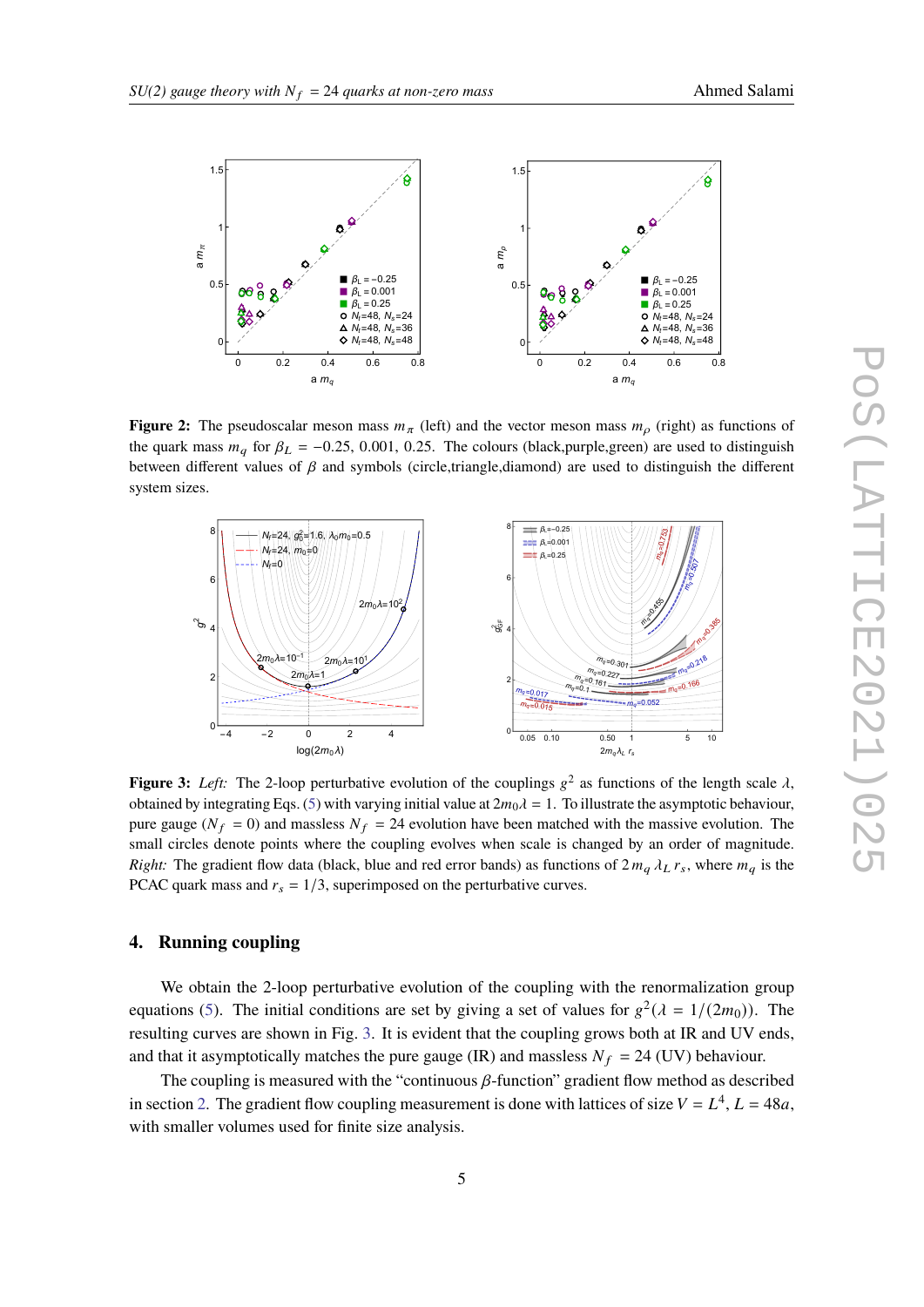<span id="page-5-0"></span>

**Figure 4:** The measured gradient flow running couplings (green bands), obtained on a  $V = (48a)^4$  lattice at  $\beta \in \{0.25, 0.001\}$  at three quark masses  $m_q$ , to which two-loop running coupling is fitted (solid black line). The gradient flow length scale  $\lambda_L$  is shown in interval  $\lambda_L/a \in [4.8, 24]$ . In comparison, the matched pure gauge SU(2) (blue dotted line) and  $N_f = 24$   $m_q = 0$  (red dashed line) couplings are also shown.

Fig. [4](#page-5-0) includes examples of  $g_{GF}^2(\lambda_L)$  at tree different values of  $m_q$  for  $\beta_L \in 0.25, 0.01$ . The switch from the "heavy quark" (left column) to the "light quark" behaviour (right column) is evident also on the lattice. We compare the results with the 2-loop perturbation theory by fitting  $g_0^2$  and  $\lambda_0 m_0$  to match  $g_{\text{GF}}^2$ . In effect, the fit procedure achieves the relative multiplicative renormalization between  $\lambda m_0$  in BF-MOM scheme and  $\lambda_L m_q$  as measured from the lattice.

It turns out that the relative renormalization of  $\lambda m$  between lattice and BF-MOM schemas is roughly constant in our range of masses. Indeed, in Fig. [4](#page-5-0) we plot all measurements of  $g_{GF}^2$  against  $2m_q\lambda_L/3$ , overlaid with the perturbative  $g^2$  from Fig. [3.](#page-4-1) Besides the factor of 1/3 there are no fitted parameters. The lattice data follows the 2-loop perturbative curves remarkably well, independent of the value of  $\beta_L$ . There are cases where simulation results with different  $\beta_L$  and  $m_q$  fall on curves which are very close to each other. Since different values of  $\beta_L$  correspond to different lattice spacings, this demonstrates that the results scale when lattice spacing is varied. In contrast to the asymptotically free lattice QCD, the lattice spacing becomes smaller when  $\beta_L$  is decreased, and the theory does not have a continuum limit because of the UV Landau pole. For details we refer to ref. [\[21\]](#page-7-4).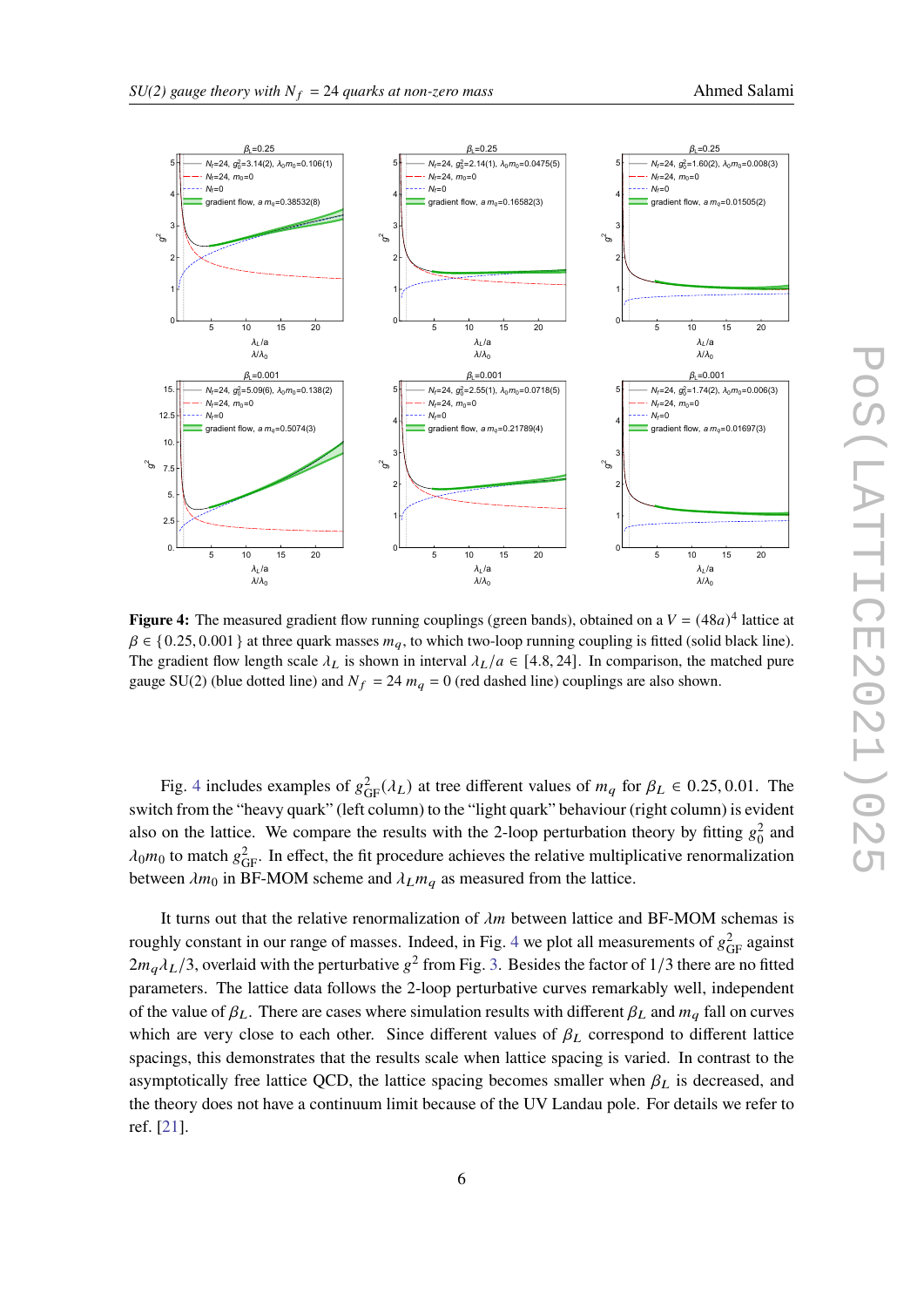# **5. Conclusions**

SU(2) gauge theory with  $N_f = 24$  quarks provides an interesting test case for studying decoupling of quarks. At energy scales  $\mu \gg m$  the coupling grows with the energy, reaching the UV Landau pole, whereas at  $\mu \ll m$  the system behaves as pure gauge SU(2) theory where coupling decreases when energy grows. We demonstrate clear non-perturbative evidence of this behaviour and the quark decoupling at energy scale  $\mu \sim m$ . These features have consequences for the physical excitation spectrum as the quark mass is varied, and we have presented scaling laws describing the hadron mass and the confinement scale behaviour as functions of the quark mass. These results provide a consistent non-perturbative description of the behaviour of the theory from IR to UV scales.

#### **Acknowledgements**

We acknowledge the support of the Academy of Finland grants 308791, 310130 and 320123, and CSC – IT Center for Science, Finland, for generous computational resources.

### **References**

- <span id="page-6-0"></span>[1] F. Sannino and K. Tuominen, Phys. Rev. D **71** (2005), 051901 doi[:10.1103/PhysRevD.71.051901](https://doi.org/10.1103/PhysRevD.71.051901) [arXiv[:hep-ph/0405209](https://arxiv.org/abs/hep-ph/0405209) [hep-ph]].
- [2] C. T. Hill and E. H. Simmons, Phys. Rept. **381** (2003), 235-402 [erratum: Phys. Rept. **390** (2004), 553-554] doi[:10.1016/S0370-1573\(03\)00140-6](https://doi.org/10.1016/S0370-1573(03)00140-6) [arXiv[:hep-ph/0203079](https://arxiv.org/abs/hep-ph/0203079) [hep-ph]].
- [3] D. D. Dietrich, F. Sannino and K. Tuominen, Phys. Rev. D **72** (2005), 055001 doi[:10.1103/PhysRevD.72.055001](https://doi.org/10.1103/PhysRevD.72.055001) [arXiv[:hep-ph/0505059](https://arxiv.org/abs/hep-ph/0505059) [hep-ph]].
- <span id="page-6-1"></span>[4] A. Arbey, G. Cacciapaglia, H. Cai, A. Deandrea, S. Le Corre and F. Sannino, Phys. Rev. D **95** (2017) no.1, 015028 doi[:10.1103/PhysRevD.95.015028](https://doi.org/10.1103/PhysRevD.95.015028) [arXiv[:1502.04718](https://arxiv.org/abs/1502.04718) [hep-ph]].
- <span id="page-6-2"></span>[5] T. Karavirta, J. Rantaharju, K. Rummukainen and K. Tuominen, JHEP **05** (2012), 003 doi[:10.1007/JHEP05\(2012\)003](https://doi.org/10.1007/JHEP05(2012)003) [arXiv[:1111.4104](https://arxiv.org/abs/1111.4104) [hep-lat]].
- [6] V. Leino, J. Rantaharju, T. Rantalaiho, K. Rummukainen, J. M. Suorsa and K. Tuominen, Phys. Rev. D **95** (2017) no.11, 114516 doi[:10.1103/PhysRevD.95.114516](https://doi.org/10.1103/PhysRevD.95.114516) [arXiv[:1701.04666](https://arxiv.org/abs/1701.04666) [hep-lat]].
- [7] V. Leino, K. Rummukainen, J. M. Suorsa, K. Tuominen and S. Tähtinen, Phys. Rev. D **97** (2018) no.11, 114501 doi[:10.1103/PhysRevD.97.114501](https://doi.org/10.1103/PhysRevD.97.114501) [arXiv[:1707.04722](https://arxiv.org/abs/1707.04722) [hep-lat]].
- [8] V. Leino, K. Rummukainen and K. Tuominen, Phys. Rev. D **98** (2018) no.5, 054503 doi[:10.1103/PhysRevD.98.054503](https://doi.org/10.1103/PhysRevD.98.054503) [arXiv[:1804.02319](https://arxiv.org/abs/1804.02319) [hep-lat]].
- <span id="page-6-3"></span>[9] A. Amato, V. Leino, K. Rummukainen, K. Tuominen and S. Tähtinen, [arXiv[:1806.07154](https://arxiv.org/abs/1806.07154) [hep-lat]].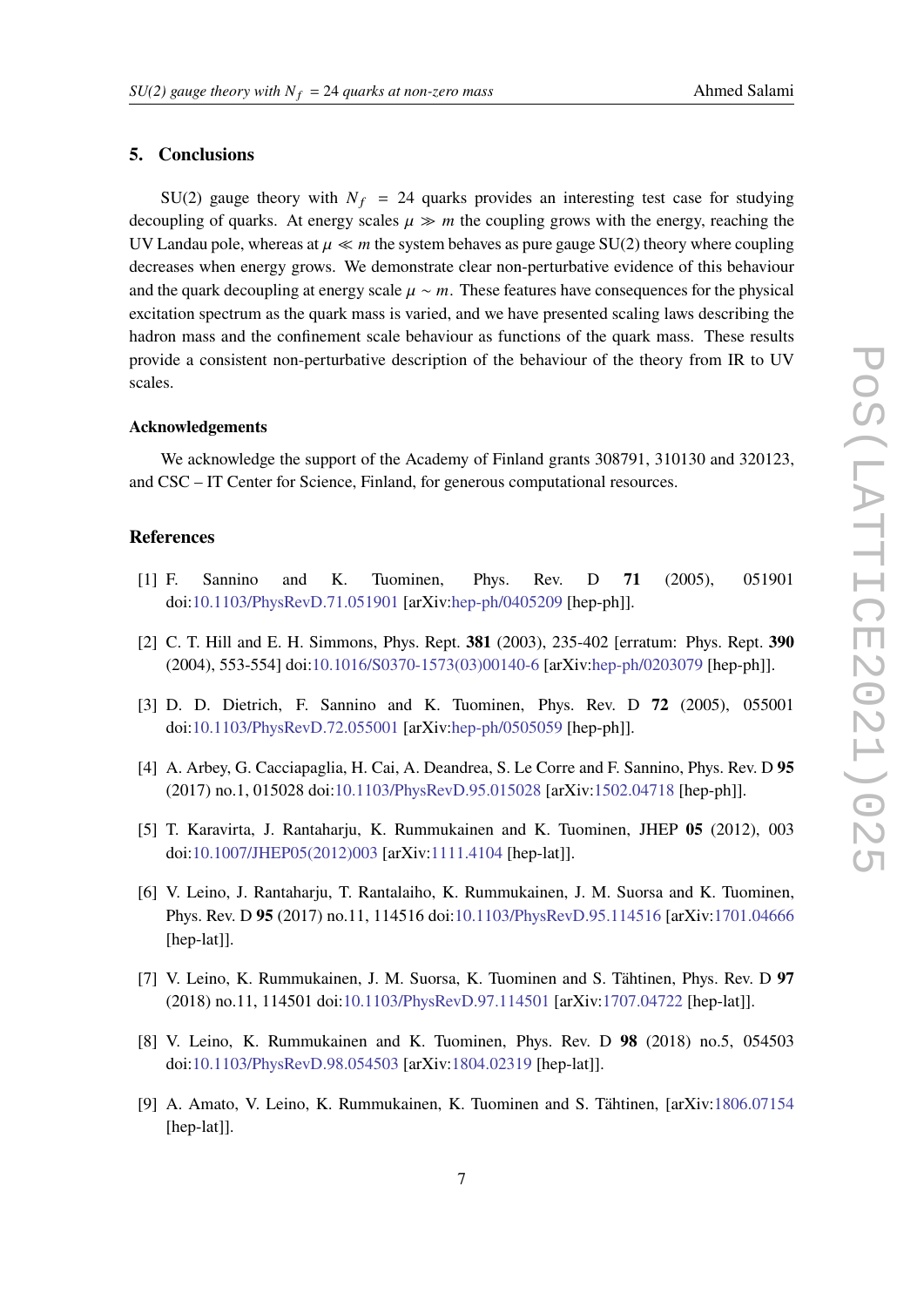- <span id="page-7-0"></span>[10] A. J. Hietanen, J. Rantaharju, K. Rummukainen and K. Tuominen, JHEP **05** (2009), 025 doi[:10.1088/1126-6708/2009/05/025](https://doi.org/10.1088/1126-6708/2009/05/025) [arXiv[:0812.1467](https://arxiv.org/abs/0812.1467) [hep-lat]].
- [11] A. J. Hietanen, K. Rummukainen and K. Tuominen, Phys. Rev. D **80** (2009), 094504 doi[:10.1103/PhysRevD.80.094504](https://doi.org/10.1103/PhysRevD.80.094504) [arXiv[:0904.0864](https://arxiv.org/abs/0904.0864) [hep-lat]].
- [12] L. Del Debbio, A. Patella and C. Pica, Phys. Rev. D **81** (2010), 094503 doi[:10.1103/PhysRevD.81.094503](https://doi.org/10.1103/PhysRevD.81.094503) [arXiv[:0805.2058](https://arxiv.org/abs/0805.2058) [hep-lat]].
- [13] L. Del Debbio, B. Lucini, A. Patella, C. Pica and A. Rago, Phys. Rev. D **80** (2009), 074507 doi[:10.1103/PhysRevD.80.074507](https://doi.org/10.1103/PhysRevD.80.074507) [arXiv[:0907.3896](https://arxiv.org/abs/0907.3896) [hep-lat]].
- [14] L. Del Debbio, B. Lucini, A. Patella, C. Pica and A. Rago, Phys. Rev. D **82** (2010), 014509 doi[:10.1103/PhysRevD.82.014509](https://doi.org/10.1103/PhysRevD.82.014509) [arXiv[:1004.3197](https://arxiv.org/abs/1004.3197) [hep-lat]].
- [15] F. Bursa, L. Del Debbio, D. Henty, E. Kerrane, B. Lucini, A. Patella, C. Pica, T. Pickup and A. Rago, Phys. Rev. D **84** (2011), 034506 doi[:10.1103/PhysRevD.84.034506](https://doi.org/10.1103/PhysRevD.84.034506) [arXiv[:1104.4301](https://arxiv.org/abs/1104.4301) [hep-lat]].
- [16] T. DeGrand, Y. Shamir and B. Svetitsky, Phys. Rev. D **83** (2011), 074507 doi[:10.1103/PhysRevD.83.074507](https://doi.org/10.1103/PhysRevD.83.074507) [arXiv[:1102.2843](https://arxiv.org/abs/1102.2843) [hep-lat]].
- <span id="page-7-6"></span>[17] J. Rantaharju, T. Rantalaiho, K. Rummukainen and K. Tuominen, Phys. Rev. D **93** (2016) no.9, 094509 doi[:10.1103/PhysRevD.93.094509](https://doi.org/10.1103/PhysRevD.93.094509) [arXiv[:1510.03335](https://arxiv.org/abs/1510.03335) [hep-lat]].
- <span id="page-7-1"></span>[18] L. Del Debbio, B. Lucini, A. Patella, C. Pica and A. Rago, Phys. Rev. D **93** (2016) no.5, 054505 doi[:10.1103/PhysRevD.93.054505](https://doi.org/10.1103/PhysRevD.93.054505) [arXiv[:1512.08242](https://arxiv.org/abs/1512.08242) [hep-lat]].
- <span id="page-7-2"></span>[19] V. Leino, T. Rindlisbacher, K. Rummukainen, F. Sannino and K. Tuominen, Phys. Rev. D **101** (2020) no.7, 074508 doi[:10.1103/PhysRevD.101.074508](https://doi.org/10.1103/PhysRevD.101.074508) [arXiv[:1908.04605](https://arxiv.org/abs/1908.04605) [hep-lat]].
- <span id="page-7-3"></span>[20] J. Rantaharju, T. Rindlisbacher, K. Rummukainen, A. Salami and K. Tuominen, [arXiv[:2108.10630](https://arxiv.org/abs/2108.10630) [hep-lat]].
- <span id="page-7-4"></span>[21] T. Rindlisbacher, K. Rummukainen, A. Salami and K. Tuominen, [arXiv[:2110.13882](https://arxiv.org/abs/2110.13882) [heplat]].
- <span id="page-7-5"></span>[22] S. Capitani, S. Durr and C. Hoelbling, JHEP **11** (2006), 028 doi[:10.1088/1126-](https://doi.org/10.1088/1126-6708/2006/11/028) [6708/2006/11/028](https://doi.org/10.1088/1126-6708/2006/11/028) [arXiv[:hep-lat/0607006](https://arxiv.org/abs/hep-lat/0607006) [hep-lat]].
- <span id="page-7-7"></span>[23] R. C. Brower, T. Ivanenko, A. R. Levi and K. N. Orginos, Nucl. Phys. B **484** (1997), 353-374 doi[:10.1016/S0550-3213\(96\)00579-2](https://doi.org/10.1016/S0550-3213(96)00579-2) [arXiv[:hep-lat/9509012](https://arxiv.org/abs/hep-lat/9509012) [hep-lat]].
- <span id="page-7-8"></span>[24] A. Hasenfratz and T. A. DeGrand, Phys. Rev. D **49** (1994), 466-473 doi[:10.1103/PhysRevD.49.466](https://doi.org/10.1103/PhysRevD.49.466) [arXiv[:hep-lat/9304001](https://arxiv.org/abs/hep-lat/9304001) [hep-lat]].
- <span id="page-7-9"></span>[25] T. Blum, C. E. DeTar, U. M. Heller, L. Karkkainen, K. Rummukainen and D. Toussaint, Nucl. Phys. B **442** (1995), 301-316 doi[:10.1016/0550-3213\(95\)00137-9](https://doi.org/10.1016/0550-3213(95)00137-9) [arXiv[:hep-lat/9412038](https://arxiv.org/abs/hep-lat/9412038) [hep-lat]].